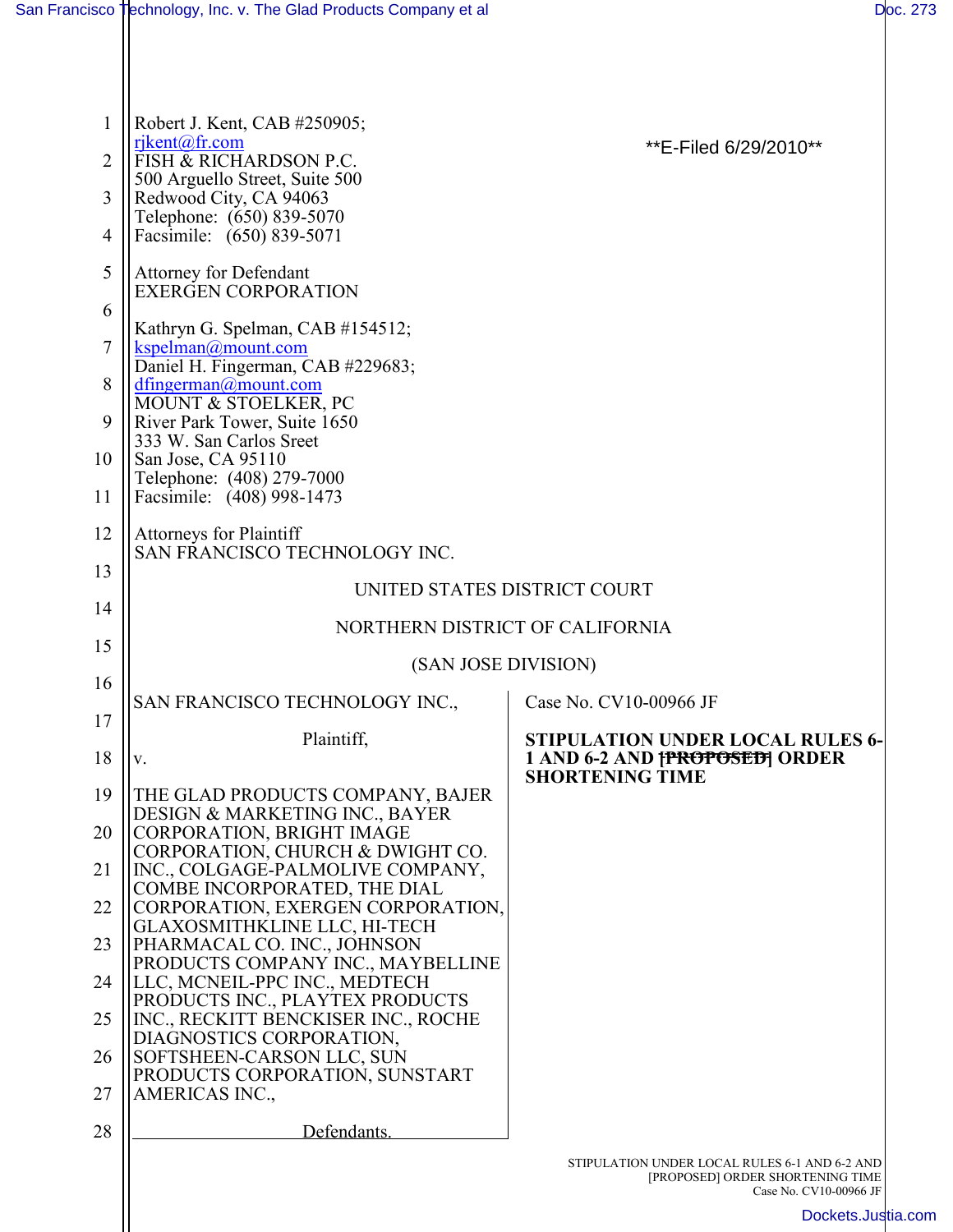| 1              | Defendant Exergen Corporation ("Exergen") and Plaintiff San Francisco Technology, Inc.                                        |  |  |
|----------------|-------------------------------------------------------------------------------------------------------------------------------|--|--|
| $\overline{2}$ | ("SF Tech") through their respective counsel, hereby make the following stipulation:                                          |  |  |
| 3              | WHEREAS, Plaintiff SF Tech filed its complaint (D.I. 1) on March 5, 2010 ("the                                                |  |  |
| $\overline{4}$ | Complaint");                                                                                                                  |  |  |
| 5              | WHEREAS, Plaintiff SF Tech served the Summons and Complaint on Exergen via U.S.                                               |  |  |
| 6              | Mail on June 15, 2010 (Kent Decl., 13);                                                                                       |  |  |
| 7              | WHEREAS, Exergen received the Summons and Complaint on June 18, 2010 (Kent Decl.,                                             |  |  |
| 8              | $\P(4);$                                                                                                                      |  |  |
| 9              | WHEREAS, pursuant to CCP $\S$ 415.40 (applicable pursuant to Fed. R. Civ. P. 4(h)(1)(A)                                       |  |  |
| 10             | and Fed. R. Civ. P. $4(e)(1)$ and Fed. R. Civ. P. $12(a)(1)(A)(i)$ , the deadline for Exergen to move                         |  |  |
| 11             | or plead in response to the Complaint is July 21, 2010;                                                                       |  |  |
| 12             | WHEREAS, Exergen intends to file a pre-answer motion pursuant, <i>inter alia</i> , to Fed. R.                                 |  |  |
| 13             | Civ. P. $12(b)$ ;                                                                                                             |  |  |
| 14             | WHEREAS, certain other defendants have filed pre-answer motions;                                                              |  |  |
| 15             | WHEREAS, on May 18, 2010, the Clerk in this matter posted a notice (D.I. 186) setting a                                       |  |  |
| 16             | conference on July 8, 2010 to hear the defendants' motions to dismiss, motions to stay, and                                   |  |  |
| 17             | motions to sever; and                                                                                                         |  |  |
| 18             | WHEREAS, the parties believe that the interests of judicial efficiency favor hearing                                          |  |  |
| 19             | Exergen's motion on July 8, 2010, together with the pre-answer motions of Exergen's co-                                       |  |  |
| 20             | defendants,                                                                                                                   |  |  |
| 21             | NOW THEREFORE, THE PARTIES STIPULATE THAT:                                                                                    |  |  |
| 22             | Defendant Exergen shall file any motion to dismiss, motion to stay, or motion to sever no                                     |  |  |
| 23             | later than June 30, 2010;                                                                                                     |  |  |
| 24             | Plaintiff SF Tech shall file its opposition to Exergen's motion, if necessary, no later than                                  |  |  |
| 25             | July 7, 2010; and                                                                                                             |  |  |
| 26             | Any such motion shall be heard during the July 8, 2010 hearing currently scheduled in this                                    |  |  |
| 27             | case.                                                                                                                         |  |  |
| 28             |                                                                                                                               |  |  |
|                | $\overline{2}$<br>STIPULATION UNDER LOCAL RULES 6-1 AND 6-2 AND<br>[PROPOSED] ORDER SHORTENING TIME<br>Case No. CV10-00966 JF |  |  |

 $\mathsf{I}$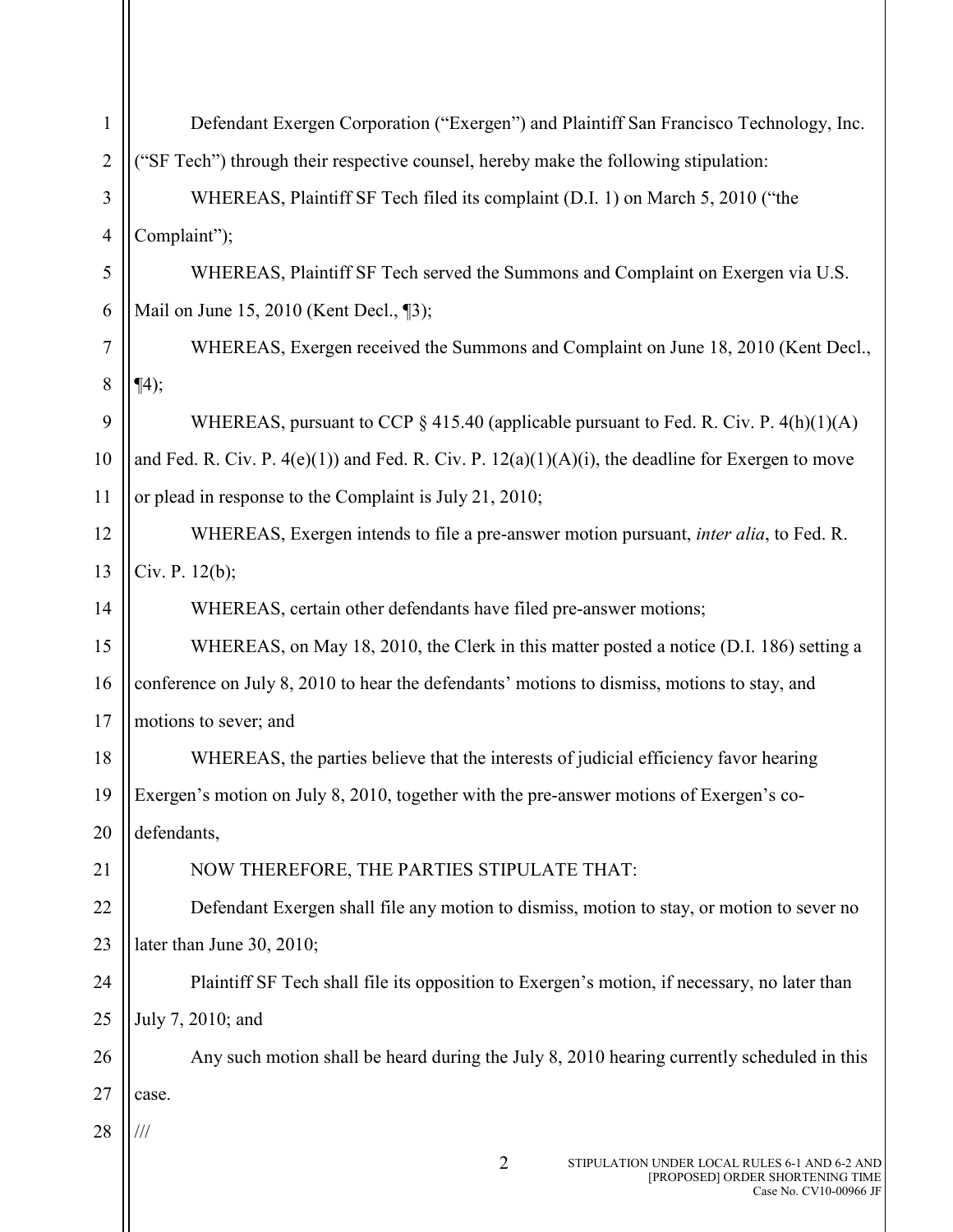| $\mathbf{1}$   | Dated: June 24, 2010                                                                             | FISH & RICHARDSON P.C.                                                                                           |
|----------------|--------------------------------------------------------------------------------------------------|------------------------------------------------------------------------------------------------------------------|
| $\overline{2}$ |                                                                                                  |                                                                                                                  |
| 3              |                                                                                                  | By: <u>/s/ Robert J. Kent</u><br>Robert J. Kent                                                                  |
| $\overline{4}$ |                                                                                                  | Attorney for Defendant                                                                                           |
| 5              |                                                                                                  | <b>EXERGEN CORPORATION</b>                                                                                       |
| 6              | Dated: June 24, 2010                                                                             | MOUNT & STOELKER, PC                                                                                             |
| 7              |                                                                                                  |                                                                                                                  |
| 8              |                                                                                                  | By: /s/ Robert J. Kent on behalf of<br>Daniel H. Fingerman                                                       |
| 9              |                                                                                                  | Daniel H. Fingerman                                                                                              |
| 10             |                                                                                                  | Attorneys for Plaintiff<br>SAN FRANCISCO TECHNOLOGY, INC.                                                        |
| 11             |                                                                                                  |                                                                                                                  |
| 12             |                                                                                                  | <b>DECLARATION</b>                                                                                               |
| 13             | Pursuant to General Order No. 45, Section X(B) regarding signatures, I attest under              |                                                                                                                  |
| 14             | penalty of perjury that concurrence in the filing of this document has been obtained from Daniel |                                                                                                                  |
| 15             | Fingerman.                                                                                       |                                                                                                                  |
| 16             |                                                                                                  |                                                                                                                  |
| 17             | Dated: June 24, 2010                                                                             | FISH & RICHARDSON P.C.                                                                                           |
| 18             |                                                                                                  |                                                                                                                  |
| 19             |                                                                                                  | By: /s/ Robert Kent<br>Robert J. Kent                                                                            |
| 20             |                                                                                                  |                                                                                                                  |
| 21             |                                                                                                  | Attorney for Defendant<br>EXERGEN CORPORATION                                                                    |
| $22\,$         |                                                                                                  |                                                                                                                  |
| 23             | ///                                                                                              |                                                                                                                  |
| 24             | ///                                                                                              |                                                                                                                  |
| $25\,$         | ///                                                                                              |                                                                                                                  |
| 26             | ///                                                                                              |                                                                                                                  |
| 27             | ///                                                                                              |                                                                                                                  |
| 28             | ///                                                                                              |                                                                                                                  |
|                |                                                                                                  | 3<br>STIPULATION UNDER LOCAL RULES 6-1 AND 6-2 AND<br>[PROPOSED] ORDER SHORTENING TIME<br>Case No. CV10-00966 JF |
|                |                                                                                                  |                                                                                                                  |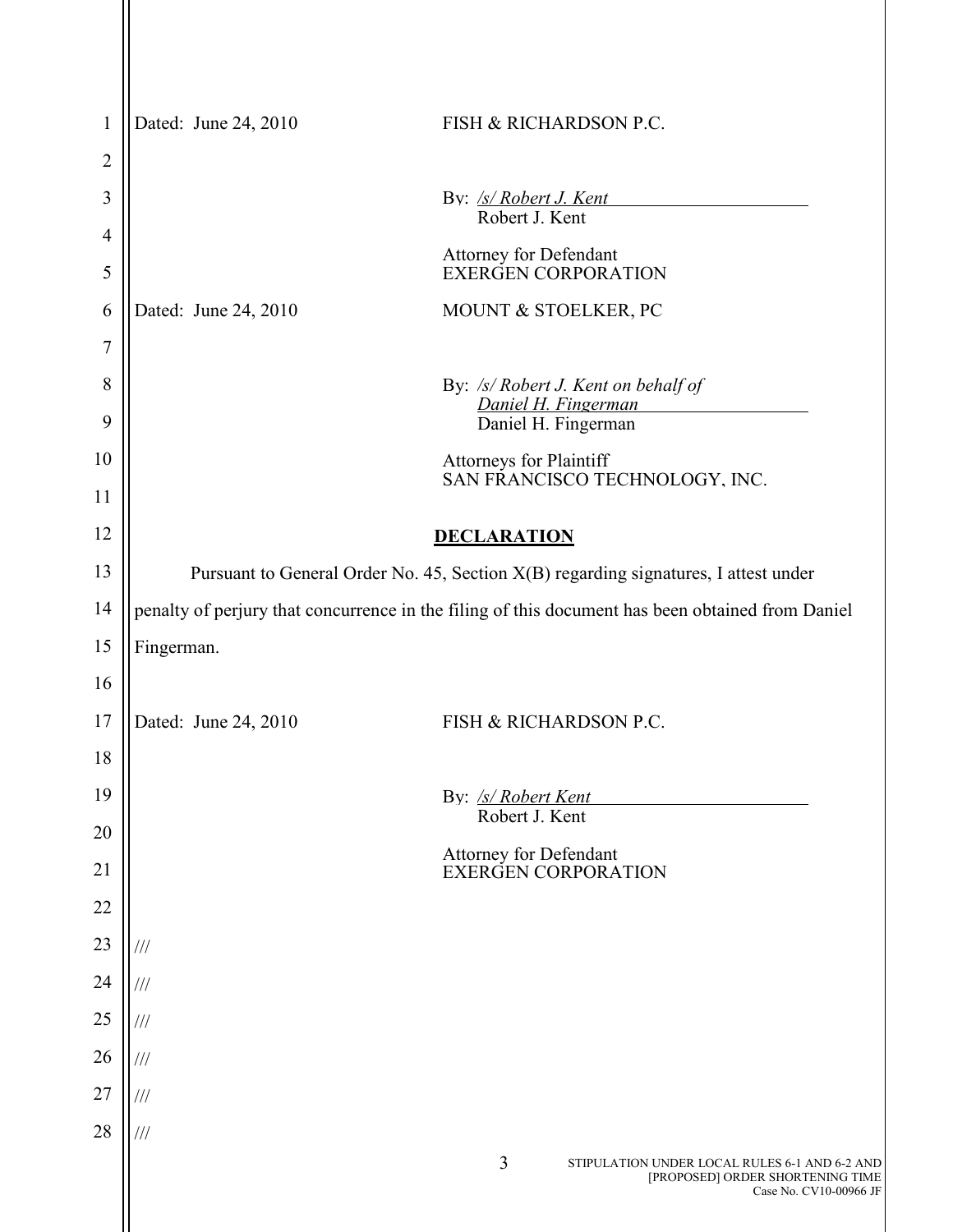| $\mathbf{1}$<br>$\sqrt{2}$ | PURSUANT TO STIPULATION, IT IS SO ORDERED. |                                                                                                                                                                                                                       |
|----------------------------|--------------------------------------------|-----------------------------------------------------------------------------------------------------------------------------------------------------------------------------------------------------------------------|
| $\overline{3}$             | 6/29/2010<br>Dated:                        |                                                                                                                                                                                                                       |
| $\overline{4}$             |                                            | THE HONOGREE JERE MCRE<br><b>SEL</b>                                                                                                                                                                                  |
| 5                          |                                            |                                                                                                                                                                                                                       |
| 6                          |                                            |                                                                                                                                                                                                                       |
| $\overline{7}$             | 50720060.doc                               |                                                                                                                                                                                                                       |
| $\,8\,$                    |                                            |                                                                                                                                                                                                                       |
| 9                          |                                            |                                                                                                                                                                                                                       |
| $10\,$                     |                                            |                                                                                                                                                                                                                       |
| 11                         |                                            |                                                                                                                                                                                                                       |
| 12                         |                                            |                                                                                                                                                                                                                       |
| 13                         |                                            |                                                                                                                                                                                                                       |
| 14                         |                                            |                                                                                                                                                                                                                       |
| 15                         |                                            |                                                                                                                                                                                                                       |
| 16                         |                                            |                                                                                                                                                                                                                       |
| $17$                       |                                            |                                                                                                                                                                                                                       |
| $18\,$                     |                                            |                                                                                                                                                                                                                       |
| 19                         |                                            |                                                                                                                                                                                                                       |
| $20\,$<br>21               |                                            |                                                                                                                                                                                                                       |
| $22\,$                     |                                            |                                                                                                                                                                                                                       |
| 23                         |                                            |                                                                                                                                                                                                                       |
| 24                         |                                            |                                                                                                                                                                                                                       |
| $25\,$                     |                                            |                                                                                                                                                                                                                       |
| $26\,$                     |                                            |                                                                                                                                                                                                                       |
| $27\,$                     |                                            |                                                                                                                                                                                                                       |
| $28\,$                     |                                            |                                                                                                                                                                                                                       |
|                            |                                            | $\overline{4}$<br>$\begin{array}{c} {\bf STIPULATION \; UNDER \; Local \; RULES \; 6-1 \; AND \; 6-2 \; AND} \\ {\rm [PROPOSED] \; ORDER \; SHORTENING \; TIME} \\ {\rm Case \; No. \; CV10-00966 \; JP} \end{array}$ |